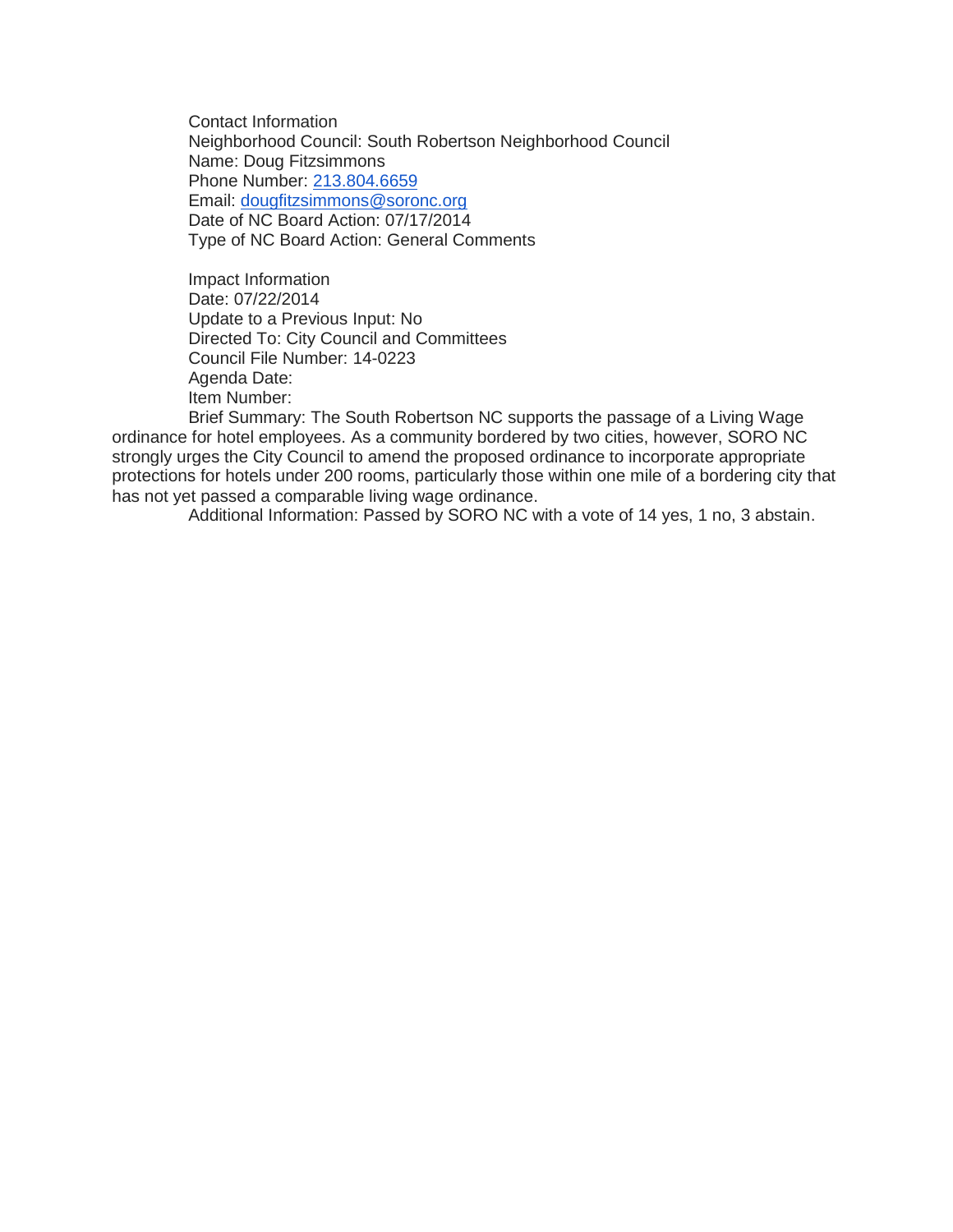



**Doug Fitzsimmons President**

**Brian Kite Vice-President**

**Terrence Gomes Treasurer**

**Beth Ryan Secretary**

**South Robertson Neighborhoods Council**

PO Box 35836 Los Angeles, CA 90035

**P:** (310) 295-9920

**F:** (310) 295-9906

**E:** info@soronc.org

**soronc.org**



City of Los Angeles Certified Neighborhood Council

# **Motion to support a living wage ordinance for hotel workers**

**Agenda Item:** GB071714-28 **Date:** 17 July 2014 **Proposed By:** Doug Fitzsimmons

## **Full Proposal**

The City of Los Angeles is currently considering an ordinance that would raise the minimum wage for most hotel employees to \$15.37/hour.

The proposal phases-in the increase over time. As now drafted, hotels with over 300 rooms would have until July 1, 2015; hotels with over 125 would have an additional year. Hotels facing financial hardships would be able to file for some level of exemption.

The benefits of the living wage ordinance are clear. Non-unionized hotel employees are among the lowest paid workers in the City. For struggling housekeepers, busboys and maintenance workers at large hotels, it provides a chance to escape poverty and, as Mayor Garcetti says, "build pathways to the middle class." The City's economy stands to benefit from their increased purchasing power, too, although to what degree is a matter of debate.

Which is not to say that the ordinance as written is perfect. A serious local concern is that hotels that closely border communities without a comparable living wage ordinance (such as Beverly Hills and Culver City) would be at an competitive disadvantage: unable to raise room rates above those set by over-the-border competitors, but still required to increase salaries. In a price-sensitive market, this would be felt most acutely in small to mid-sized hotels that don't enjoy the economies of scale that larger (200+ rooms) hotels enjoy (a situation that could lead to development of increasingly large hotels).

#### **Proposed Motion**

- **I.** To support the passage of a City ordinance that phases in an increase to the minimum living wage of non-union hotel employees to \$15.37/hour;
- **II.** As a community bordered by two cities, SORO NC further urges the City Council to incorporate appropriate protections for hotels under 200 rooms, particularly those within one mile of a bordering city that has not yet passed a comparable living wage ordinance;
- **III.** To authorize SORO NC to file a Community Impact Statement to that effect.

## **Considerations**

**Committee review:** *(highly recommended)*

Votes For: 0 Against:

**Amount previously allocated in Committee's working budget:** *(applies to funding motions only)* \$